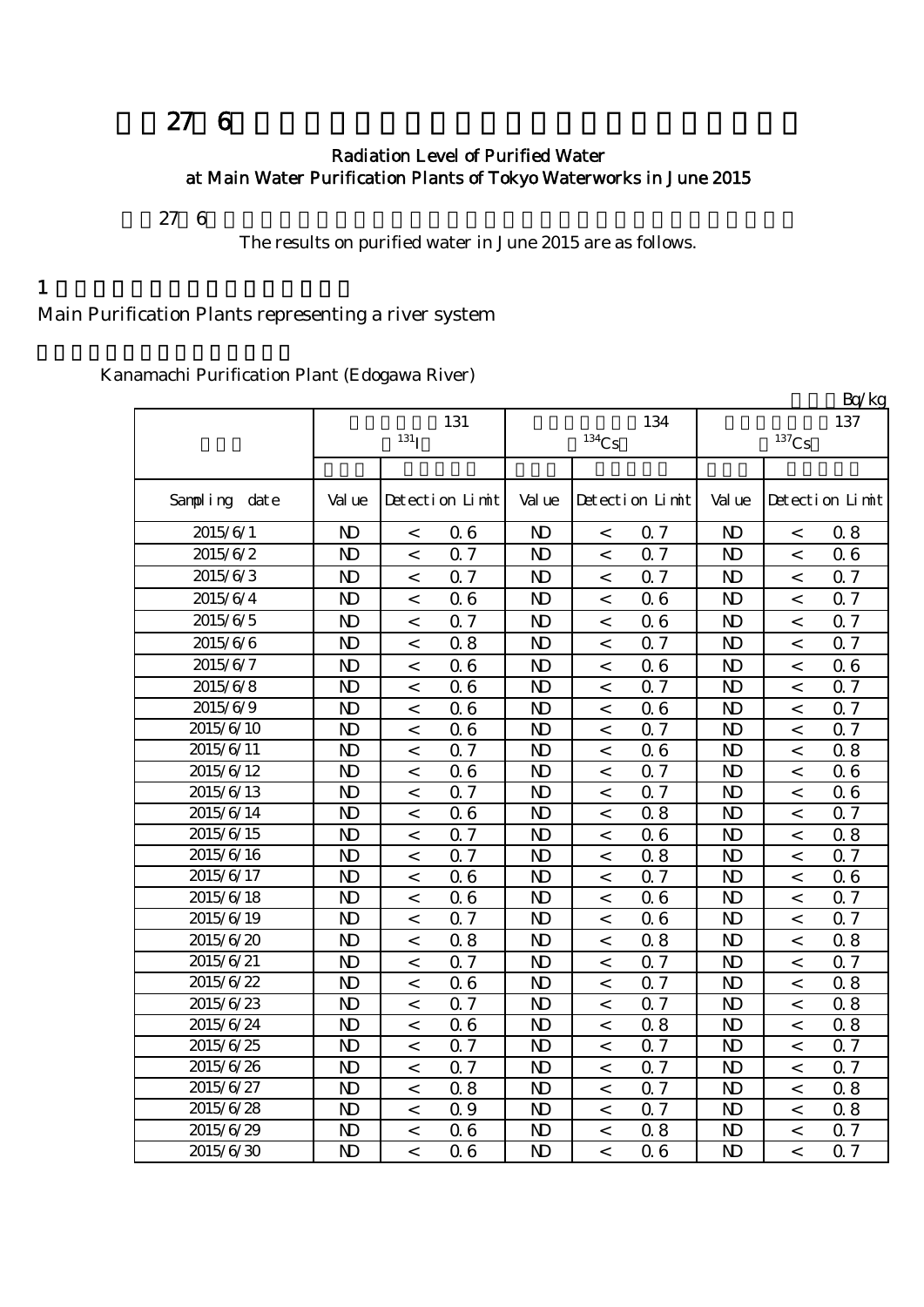|               |                  |         |                 |                |                          |                 |                     |                          | Bq/kg           |  |
|---------------|------------------|---------|-----------------|----------------|--------------------------|-----------------|---------------------|--------------------------|-----------------|--|
|               |                  | 131     |                 |                | 134                      | 137             |                     |                          |                 |  |
|               | 131 <sub>I</sub> |         |                 |                | $^{134}\mathrm{Cs}$      |                 | $^{137}\mathrm{Cs}$ |                          |                 |  |
| Sampling date | Val ue           |         | Detection Limit | Val ue         |                          | Detection Limit | Val ue              |                          | Detection Limit |  |
| 2015/6/1      | $\mathbf{D}$     | $\,<\,$ | 0.7             | N <sub>D</sub> | $\,<\,$                  | 0.7             | $\mathbf{D}$        | $\,<\,$                  | 0.7             |  |
| 2015/6/2      | $\mathbf{D}$     | $\,<$   | 0.7             | $\mathbf{D}$   | $\lt$                    | 0.7             | $\mathbf{D}$        | $\,<\,$                  | 0.8             |  |
| 2015/6/3      | $\mathbf{D}$     | $\,<$   | Q 7             | $\mathbf{D}$   | $\overline{\phantom{a}}$ | 0.7             | $\mathbf{D}$        | $\overline{\phantom{0}}$ | 0.7             |  |
| 2015/6/4      | $\mathbf{D}$     | $\lt$   | Q 7             | $\mathbf{D}$   | $\,<$                    | 06              | $\mathbf{D}$        | $\lt$                    | Q 7             |  |
| 2015/6/5      | $\mathbf{D}$     | $\,<$   | Q 7             | $\mathbf{D}$   | $\,<\,$                  | Q <sub>7</sub>  | $\mathbf{D}$        | $\lt$                    | 0.7             |  |
| 2015/6/6      | $\mathbf{D}$     | $\lt$   | Q 9             | $\mathbf{D}$   | $\lt$                    | 0.7             | $\mathbf{D}$        | $\,<\,$                  | 0.8             |  |
| 2015/6/7      | $\mathbf{D}$     | $\lt$   | 06              | $\mathbf{D}$   | $\,<\,$                  | 06              | $\mathbf{D}$        | $\,<\,$                  | <b>Q</b> 7      |  |
| 2015/6/8      | $\mathbf{D}$     | $\,<$   | 06              | $\mathbf{D}$   | $\,<\,$                  | 0.5             | $\mathbf{D}$        | $\,<\,$                  | Q 7             |  |
| 2015/6/9      | $\mathbf{D}$     | $\,<\,$ | 0.7             | $\mathbf{D}$   | $\,<\,$                  | 0.8             | $\mathbf{D}$        | $\,<\,$                  | 0.8             |  |
| 2015/6/10     | $\mathbf{D}$     | $\,<\,$ | 0.7             | N <sub>D</sub> | $\,<\,$                  | 0.7             | $\mathbf{D}$        | $\,<\,$                  | 0.7             |  |
| 2015/6/11     | $\mathbf{D}$     | $\,<$   | 06              | $\mathbf{D}$   | $\,<\,$                  | 0.7             | $\mathbf{D}$        | $\,<\,$                  | 06              |  |
| 2015/6/12     | $\mathbf{D}$     | $\,<$   | 0.7             | $\mathbf{D}$   | $\,<$                    | Q 7             | $\mathbf{D}$        | $\,<$                    | 0.7             |  |
| 2015/6/13     | $\mathbf{D}$     | $\,<\,$ | Q 9             | N <sub>D</sub> | $\,<$                    | 0.8             | $\mathbf{D}$        | $\,<\,$                  | <b>Q</b> 7      |  |
| 2015/6/14     | $\mathbf{D}$     | $\,<$   | 06              | $\mathbf{D}$   | $\overline{\phantom{a}}$ | 0.7             | $\mathbf{D}$        | $\overline{\phantom{0}}$ | 0.7             |  |
| 2015/6/15     | $\mathbf{D}$     | $\,<$   | 06              | $\mathbf{D}$   | $\overline{\phantom{a}}$ | 06              | $\mathbf{D}$        | $\overline{a}$           | <b>Q</b> 7      |  |
| 2015/6/16     | $\mathbf{D}$     | $\lt$   | Q 7             | $\mathbf{D}$   | $\lt$                    | 0.5             | $\mathbf{D}$        | $\,<\,$                  | 0.8             |  |
| 2015/6/17     | $\mathbf{D}$     | $\,<$   | 06              | $\mathbf{D}$   | $\,<\,$                  | Q 7             | $\mathbf{D}$        | $\,<\,$                  | $\Omega$ 7      |  |
| 2015/6/18     | $\mathbf{D}$     | $\,<$   | 0.7             | $\mathbf{D}$   | $\lt$                    | 06              | $\mathbf{D}$        | $\,<$                    | 0.7             |  |
| 2015/6/19     | $\mathbf{D}$     | $\,<\,$ | 06              | $\mathbf{D}$   | $\,<$                    | 0.5             | $\mathbf{D}$        | $\,<\,$                  | 06              |  |
| 2015/6/20     | $\mathbf{D}$     | $\,<$   | 0.7             | $\mathbf{D}$   | $\,<$                    | 0.7             | $\mathbf{D}$        | $\,<\,$                  | 06              |  |
| 2015/6/21     | $\mathbf{D}$     | $\,<\,$ | 0.8             | $\mathbf{D}$   | $\,<\,$                  | 0.7             | $\mathbf{D}$        | $\,<\,$                  | 0.7             |  |
| 2015/6/22     | $\mathbf{D}$     | $\,<\,$ | 0.7             | N <sub>D</sub> | $\,<\,$                  | 0.8             | $\mathbf{D}$        | $\,<\,$                  | 0.7             |  |
| 2015/6/23     | $\mathbf{D}$     | $\,<$   | 0.7             | $\mathbf{D}$   | $\lt$                    | 06              | $\mathbf{D}$        | $\,<\,$                  | 0.7             |  |
| 2015/6/24     | $\mathbf{D}$     | $\,<$   | 0.7             | $\mathbf{D}$   | $\,<$                    | 0.5             | $\mathbf{D}$        | $\,<$                    | 0.8             |  |
| 2015/6/25     | $\mathbf{D}$     | $\,<\,$ | 0.7             | N <sub>D</sub> | $\,<$                    | 06              | $\mathbf{D}$        | $\,<\,$                  | <b>Q</b> 7      |  |
| 2015/6/26     | $\mathbf{D}$     | $\,<$   | 0.8             | $\mathbf{N}$   | $\,<$                    | 06              | $\mathbf{D}$        | $\,<\,$                  | 0.7             |  |
| 2015/6/27     | $\mathbf{D}$     | $\,<$   | 0.7             | $\mathbf{D}$   | $\overline{a}$           | 0.5             | $\mathbf{D}$        | $\overline{\phantom{0}}$ | Q 7             |  |
| 2015/6/28     | $\mathbf{D}$     | $\,<\,$ | 0.7             | $\mathbf{D}$   | $\,<\,$                  | 0.8             | $\mathbf{D}$        | $\,<\,$                  | 0.8             |  |
| 2015/6/29     | $\mathbf{D}$     | $\,<\,$ | Q 7             | $\mathbf{D}$   | $\,<\,$                  | 06              | $\mathbf{D}$        | $\,<\,$                  | 0.8             |  |
| 2015/6/30     | $\mathbf{D}$     | $\,<$   | 0.8             | $\mathbf{D}$   | $\,<$                    | 0.7             | $\mathbf{D}$        | $\,<$                    | Q 7             |  |

## Asaka Purification Plant (Arakawa River)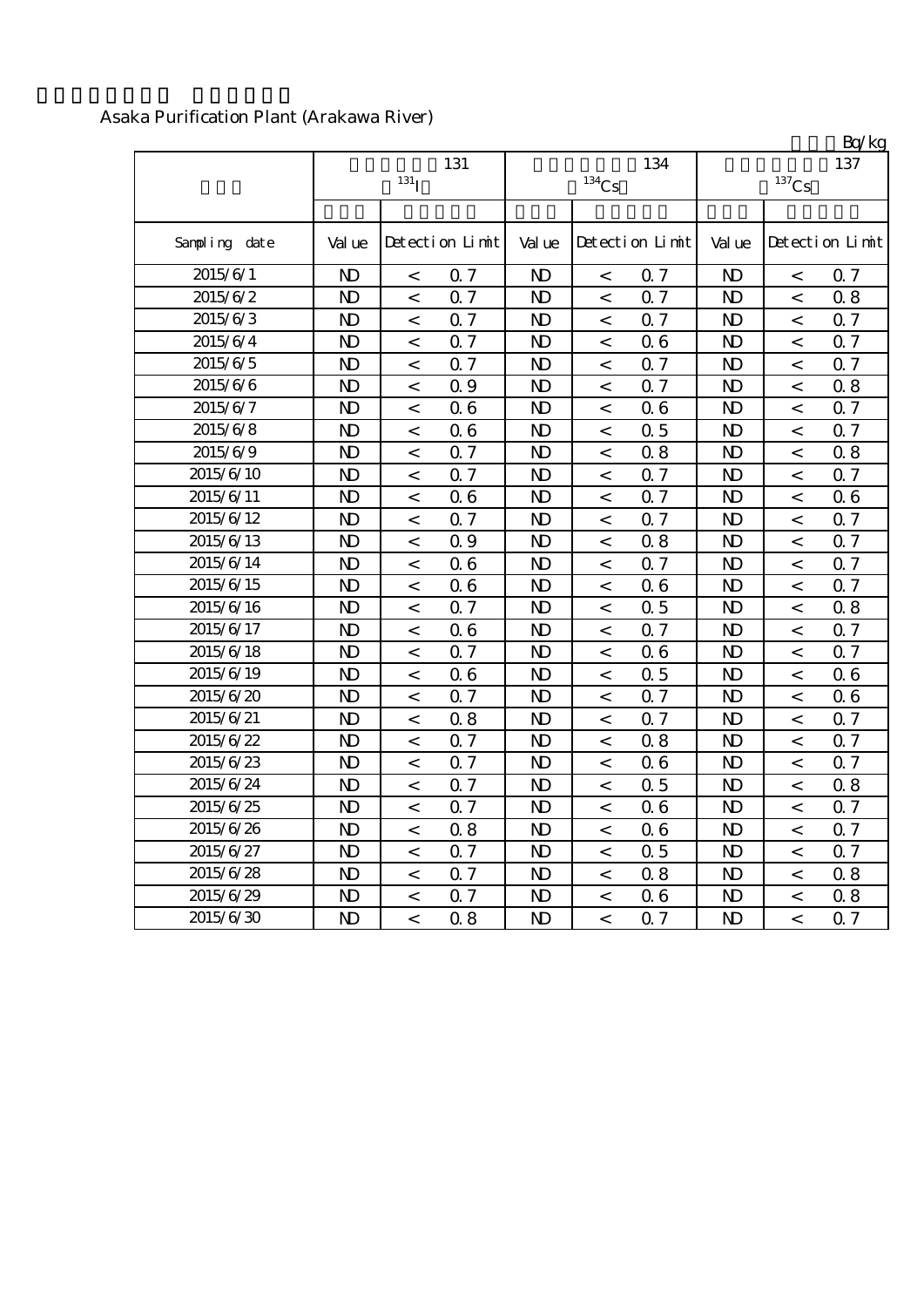|               |                |                  |                 |                |                          |                 |                |                          | Bq/kg           |
|---------------|----------------|------------------|-----------------|----------------|--------------------------|-----------------|----------------|--------------------------|-----------------|
|               |                |                  | 131             |                |                          | 134             |                |                          | 137             |
|               |                | 131 <sub>T</sub> |                 |                | $134$ Cs                 |                 |                | $^{137}\mathrm{Cs}$      |                 |
|               |                |                  |                 |                |                          |                 |                |                          |                 |
| Sampling date | Val ue         |                  | Detection Limit | Val ue         |                          | Detection Limit | Val ue         |                          | Detection Limit |
| 2015/6/1      | $\mathbf{D}$   | $\,<$            | 0.7             | N <sub>D</sub> | $\,<$                    | Q <sub>7</sub>  | $\mathbf{N}$   | $\,<\,$                  | 06              |
| 2015/6/2      | $\mathbf{D}$   | $\,<$            | 06              | $\mathbf{D}$   | $\lt$                    | Q <sub>7</sub>  | $\mathbf{D}$   | $\,<\,$                  | 06              |
| 2015/6/3      | $\mathbf{D}$   | $\,<\,$          | 06              | $\mathbf{D}$   | $\,<$                    | 06              | $\mathbf{D}$   | $\,<\,$                  | 0.7             |
| 2015/6/4      | $\mathbf{D}$   | $\,<$            | 0.7             | $\mathbf{D}$   | $\,<$                    | 0.7             | $\mathbf{D}$   | $\,<\,$                  | 0.7             |
| 2015/6/5      | N <sub>D</sub> | $\,<\,$          | 0.7             | $\mathbf{D}$   | $\overline{\phantom{0}}$ | Q <sub>7</sub>  | $\mathbf{D}$   | $\,<\,$                  | 0.8             |
| 2015/6/6      | N <sub>D</sub> | $\,<\,$          | 0.8             | $\mathbf{D}$   | $\,<$                    | 0.7             | N <sub>D</sub> | $\,<\,$                  | 06              |
| 2015/6/7      | $\mathbf{D}$   | $\lt$            | Q 7             | N <sub>D</sub> | $\,<$                    | 06              | $\mathbf{D}$   | $\lt$                    | 0.8             |
| 2015/6/8      | $\mathbf{D}$   | $\,<\,$          | 06              | $\mathbf{D}$   | $\,<$                    | 06              | $\mathbf{D}$   | $\,<\,$                  | 06              |
| 2015/6/9      | $\mathbf{D}$   | $\,<\,$          | 06              | N <sub>D</sub> | $\,<$                    | 06              | $\mathbf{D}$   | $\,<\,$                  | 0.7             |
| 2015/6/10     | $\mathbf{D}$   | $\,<$            | 06              | $\mathbf{D}$   | $\,<$                    | 06              | $\mathbf{D}$   | $\overline{\phantom{0}}$ | <b>Q</b> 7      |
| 2015/6/11     | $\mathbf{D}$   | $\lt$            | 0.7             | N <sub>D</sub> | $\,<\,$                  | 0.7             | $\mathbf{D}$   | $\,<$                    | 06              |
| 2015/6/12     | $\mathbf{D}$   | $\,<$            | 0.7             | N <sub>D</sub> | $\,<\,$                  | 06              | $\mathbf{D}$   | $\,<\,$                  | 06              |
| 2015/6/13     | $\mathbf{D}$   | $\,<$            | <b>Q</b> 7      | N <sub>D</sub> | $\,<$                    | 06              | $\mathbf{D}$   | $\,<\,$                  | Q 7             |
| 2015/6/14     | $\mathbf{D}$   | $\,<$            | Q 7             | $\mathbf{D}$   | $\lt$                    | 06              | $\mathbf{D}$   | $\,<\,$                  | 0.8             |
| 2015/6/15     | $\mathbf{D}$   | $\,<$            | Q 7             | $\mathbf{D}$   | $\,<$                    | Q 7             | $\mathbf{D}$   | $\,<\,$                  | 0.7             |
| 2015/6/16     | $\mathbf{D}$   | $\,<$            | 0.7             | $\mathbf{D}$   | $\,<\,$                  | 0.8             | $\mathbf{D}$   | $\,<\,$                  | 0.7             |
| 2015/6/17     | $\mathbf{D}$   | $\,<\,$          | 06              | $\mathbf{D}$   | $\,<\,$                  | 06              | $\mathbf{D}$   | $\,<\,$                  | 0.7             |
| 2015/6/18     | $\mathbf{D}$   | $\,<\,$          | 0.7             | N <sub>D</sub> | $\,<$                    | 0.7             | $\mathbf{D}$   | $\,<\,$                  | Q 7             |
| 2015/6/19     | $\mathbf{D}$   | $\,<$            | 06              | N <sub>D</sub> | $\lt$                    | 0.8             | $\mathbf{D}$   | $\lt$                    | Q 7             |
| 2015/6/20     | $\mathbf{D}$   | $\,<\,$          | 06              | $\mathbf{D}$   | $\,<\,$                  | 0.8             | $\mathbf{D}$   | $\lt$                    | 0.7             |
| 2015/6/21     | $\mathbf{D}$   | $\,<\,$          | Q 7             | $\mathbf{D}$   | $\overline{\phantom{0}}$ | Q 7             | $\mathbf{D}$   | $\,<\,$                  | 0.8             |
| 2015/6/22     | $\mathbf{D}$   | $\,<\,$          | 0.7             | $\mathbf{D}$   | $\,<$                    | 0.5             | $\mathbf{D}$   | $\,<\,$                  | 0.7             |
| 2015/6/23     | $\mathbf{D}$   | $\,<$            | 0.7             | $\mathbf{D}$   | $\,<\,$                  | 06              | $\mathbf{D}$   | $\,<\,$                  | 0.7             |
| 2015/6/24     | $\mathbf{D}$   | $\,<\,$          | 0.7             | N <sub>D</sub> | $\,<\,$                  | 06              | $\mathbf{D}$   | $\,<\,$                  | Q 9             |
| 2015/6/25     | $\mathbf{D}$   | $\,<\,$          | 06              | N <sub>D</sub> | $\,<\,$                  | 0.7             | $\mathbf{D}$   | $\,<\,$                  | 0.8             |
| 2015/6/26     | $\mathbf{D}$   | $\lt$            | Q 7             | N <sub>D</sub> | $\,<$                    | 0.8             | $\mathbf{D}$   | $\lt$                    | Q 7             |
| 2015/6/27     | $\mathbf{D}$   | $\,<$            | 0.7             | $\mathbf{D}$   | $\,<$                    | 06              | $\mathbf{D}$   | $\,<\,$                  | 0.7             |
| 2015/6/28     | $\mathbf{D}$   | $\,<\,$          | 06              | $\mathbf{D}$   | $\,<$                    | Q 7             | $\mathbf{D}$   | $\,<\,$                  | 0.7             |
| 2015/6/29     | $\mathbf{D}$   | $\,<\,$          | 06              | $\mathbf{D}$   | $\,<\,$                  | 0.5             | N <sub>D</sub> | $\overline{\phantom{0}}$ | Q 9             |
| 2015/6/30     | $\mathbf{D}$   | $\overline{a}$   | 0.7             | $\mathbf{D}$   | $\lt$                    | 0.7             | $\mathbf{D}$   | $\overline{\phantom{a}}$ | 0.7             |

# Ozaku Purification Plant (Tamagawa River)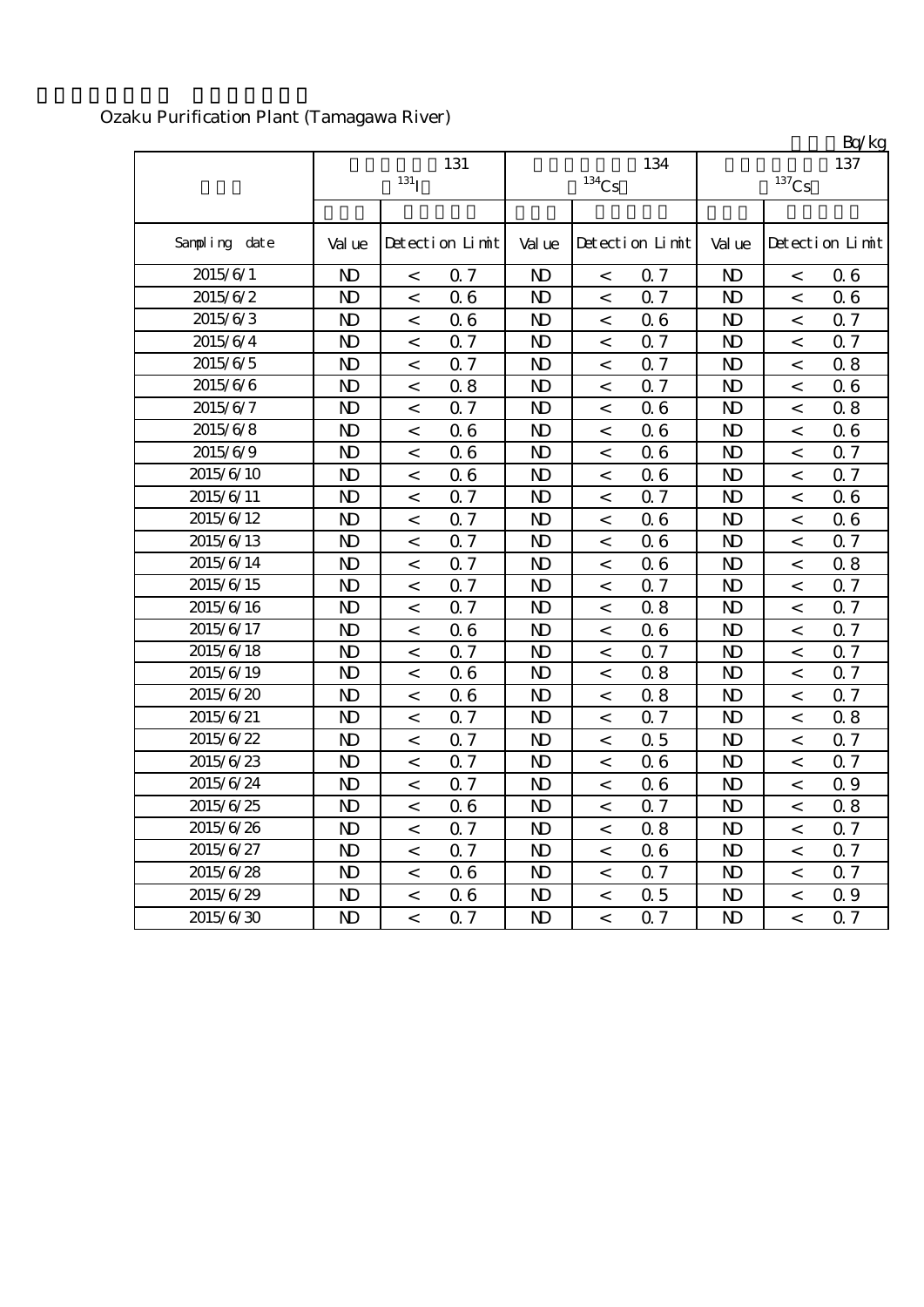|               |                |                          |                 |                |                          |                 |                |                          | Bq/kg           |
|---------------|----------------|--------------------------|-----------------|----------------|--------------------------|-----------------|----------------|--------------------------|-----------------|
|               |                |                          | 131             |                |                          | 134             |                |                          | 137             |
|               |                | 131 <sub>T</sub>         |                 |                | $134$ Cs                 |                 |                | $^{137}\mathrm{Cs}$      |                 |
|               |                |                          |                 |                |                          |                 |                |                          |                 |
| Sampling date | Val ue         |                          | Detection Limit | Val ue         |                          | Detection Limit | Val ue         |                          | Detection Limit |
| 2015/6/1      | $\mathbf{D}$   | $\,<$                    | 0.8             | $\mathbf{D}$   | $\,<$                    | 0.7             | $\mathbf{D}$   | $\,<$                    | 0.8             |
| 2015/6/2      | $\mathbf{D}$   | $\,<\,$                  | Q 7             | $\mathbf{D}$   | $\,<\,$                  | Q 7             | $\mathbf{D}$   | $\,<$                    | 0.7             |
| 2015/6/3      | $\mathbf{D}$   | $\,<\,$                  | 0.7             | $\mathbf{D}$   | $\,<$                    | 06              | $\mathbf{D}$   | $\,<\,$                  | $\mathbf{1}$    |
| 2015/6/4      | $\mathbf{D}$   | $\,<$                    | 06              | $\mathbf{D}$   | $\,<$                    | 0.4             | $\mathbf{D}$   | $\,<\,$                  | 0.8             |
| 2015/6/5      | $\mathbf{D}$   | $\,<\,$                  | 06              | $\mathbf{D}$   | $\,<$                    | 0.7             | $\mathbf{D}$   | $\,<\,$                  | 0.7             |
| 2015/6/6      | $\mathbf{D}$   | $\,<\,$                  | 09              | $\mathbf{D}$   | $\,<\,$                  | 06              | $\mathbf{D}$   | $\,<\,$                  | <b>Q</b> 7      |
| 2015/6/7      | $\mathbf{D}$   | $\,<\,$                  | 06              | $\mathbf{D}$   | $\,<$                    | 06              | $\mathbf{D}$   | $\,<\,$                  | 0.9             |
| 2015/6/8      | $\mathbf{D}$   | $\,<\,$                  | 06              | $\mathbf{D}$   | $\,<\,$                  | Q 7             | $\mathbf{D}$   | $\,<\,$                  | 06              |
| 2015/6/9      | $\mathbf{D}$   | $\,<$                    | 06              | $\mathbf{D}$   | $\,<$                    | Q 7             | $\mathbf{D}$   | $\,<\,$                  | 0.8             |
| 2015/6/10     | $\mathbf{D}$   | $\,<\,$                  | 0.7             | N <sub>D</sub> | $\,<$                    | Q <sub>7</sub>  | $\mathbf{D}$   | $\,<\,$                  | 0.8             |
| 2015/6/11     | $\mathbf{D}$   | $\,<$                    | 0.5             | $\mathbf{D}$   | $\lt$                    | Q <sub>7</sub>  | $\mathbf{D}$   | $\,<\,$                  | 0.7             |
| 2015/6/12     | $\mathbf{D}$   | $\,<$                    | Q 7             | $\mathbf{D}$   | $\,<$                    | Q 7             | $\mathbf{D}$   | $\,<\,$                  | 0.8             |
| 2015/6/13     | $\mathbf{D}$   | $\overline{\phantom{0}}$ | 0.8             | $\mathbf{D}$   | $\,<$                    | 06              | $\mathbf{D}$   | $\overline{\phantom{0}}$ | Q 7             |
| 2015/6/14     | $\mathbf{D}$   | $\,<\,$                  | 0.7             | $\mathbf{D}$   | $\,<$                    | Q <sub>7</sub>  | $\mathbf{D}$   | $\,<\,$                  | 06              |
| 2015/6/15     | N <sub>D</sub> | $\,<\,$                  | 0.7             | $\mathbf{D}$   | $\,<\,$                  | <b>Q</b> 7      | $\mathbf{D}$   | $\,<\,$                  | 06              |
| 2015/6/16     | $\mathbf{D}$   | $\prec$                  | Q <sub>7</sub>  | $\mathbf{D}$   | $\lt$                    | 0.7             | $\mathbf{D}$   | $\,<\,$                  | 1               |
| 2015/6/17     | $\mathbf{D}$   | $\,<$                    | 06              | $\mathbf{D}$   | $\overline{\phantom{a}}$ | 0.7             | $\mathbf{D}$   | $\overline{\phantom{0}}$ | 06              |
| 2015/6/18     | $\mathbf{D}$   | $\lt$                    | 0.7             | $\mathbf{D}$   | $\,<$                    | 06              | $\mathbf{D}$   | $\,<\,$                  | 0.8             |
| 2015/6/19     | $\mathbf{D}$   | $\,<$                    | 0.7             | N <sub>D</sub> | $\lt$                    | 0.7             | $\mathbf{D}$   | $\,<\,$                  | 0.7             |
| 2015/6/20     | $\mathbf{D}$   | $\,<\,$                  | 0.8             | $\mathbf{D}$   | $\,<$                    | 06              | $\mathbf{D}$   | $\,<\,$                  | 0.8             |
| 2015/6/21     | $\mathbf{D}$   | $\,<\,$                  | 0.8             | $\mathbf{D}$   | $\,<$                    | 0.7             | $\mathbf{D}$   | $\,<$                    | <b>Q</b> 7      |
| 2015/6/22     | $\mathbf{D}$   | $\,<$                    | Q <sub>7</sub>  | $\mathbf{D}$   | $\lt$                    | 06              | $\mathbf{D}$   | $\,<\,$                  | Q 7             |
| 2015/6/23     | $\mathbf{D}$   | $\,<\,$                  | 0.8             | $\mathbf{D}$   | $\lt$                    | Q 7             | $\mathbf{D}$   | $\,<\,$                  | Q 7             |
| 2015/6/24     | $\mathbf{D}$   | $\,<\,$                  | 0.7             | $\mathbf{D}$   | $\,<$                    | 0.7             | $\mathbf{D}$   | $\,<$                    | 06              |
| 2015/6/25     | N <sub>D</sub> | $\,<\,$                  | 0.7             | $\mathbf{D}$   | $\,<\,$                  | 0.8             | $\mathbf{D}$   | $\,<\,$                  | 0.7             |
| 2015/6/26     | N <sub>D</sub> | $\,<$                    | 0.7             | N <sub>D</sub> | $\,<\,$                  | 0.5             | N <sub>D</sub> | $\,<\,$                  | 06              |
| 2015/6/27     | $\mathbf{D}$   | $\,<\,$                  | Q 7             | $\mathbf{D}$   | $\lt$                    | 0.7             | $\mathbf{D}$   | $\,<\,$                  | Q 7             |
| 2015/6/28     | $\mathbf{D}$   | $\,<$                    | 0.7             | $\mathbf{D}$   | $\,<$                    | 0.7             | $\mathbf{D}$   | $\,<\,$                  | 0.9             |
| 2015/6/29     | $\mathbf{D}$   | $\,<$                    | 06              | $\mathbf{D}$   | $\overline{\phantom{0}}$ | 0.7             | $\mathbf{D}$   | $\overline{\phantom{a}}$ | 0.7             |
| 2015/6/30     | N <sub>D</sub> | $\overline{a}$           | 0.7             | $\mathbf{D}$   | $\lt$                    | 06              | N <sub>D</sub> | $\lt$                    | 06              |

## Higashi-murayama Purification Plant (Tamagawa Arakawa River)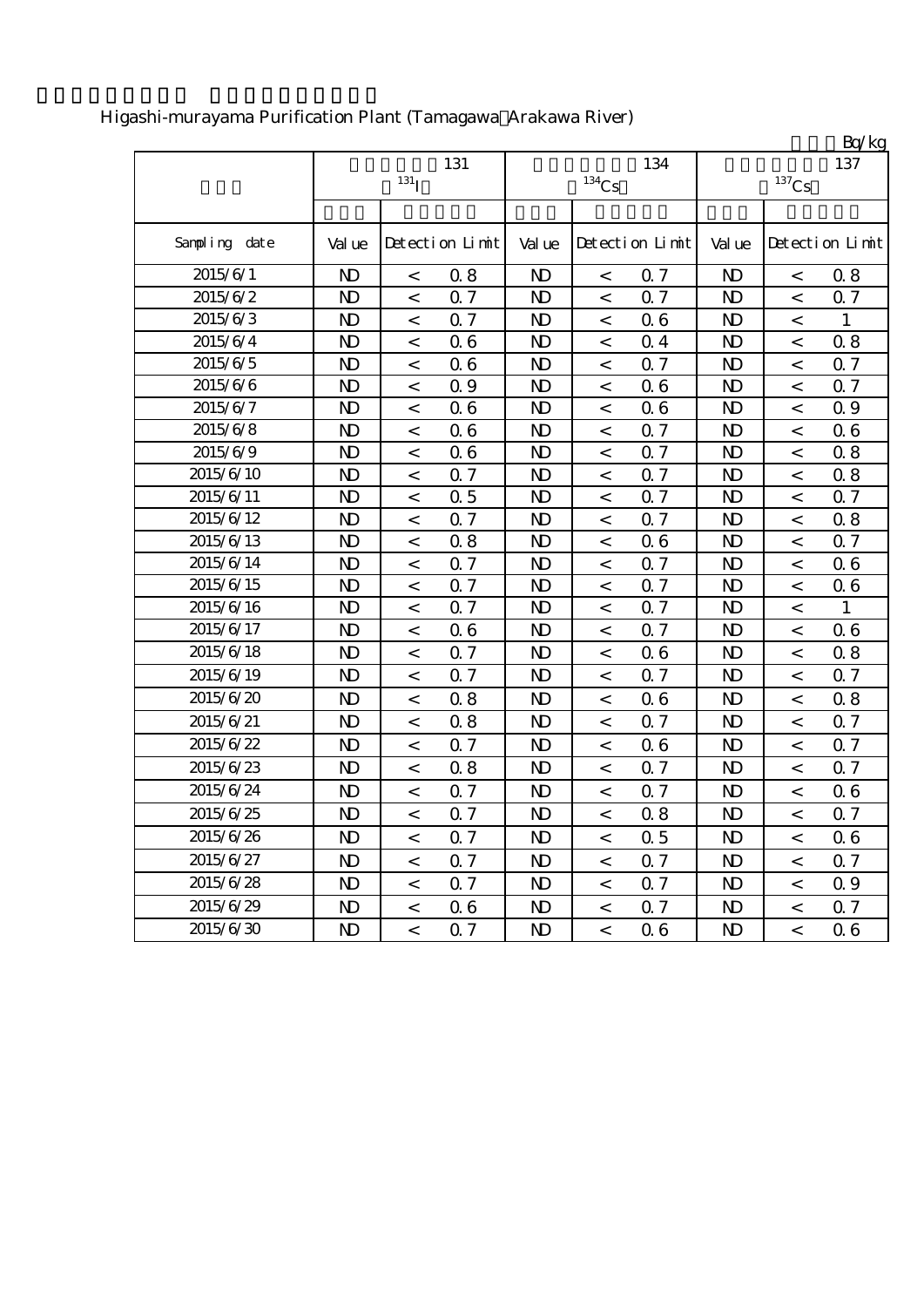|               |                |                  |                 |                |                     |                 |                     |                          | Bq/kg           |  |
|---------------|----------------|------------------|-----------------|----------------|---------------------|-----------------|---------------------|--------------------------|-----------------|--|
|               |                | 131              |                 |                | 134                 | 137             |                     |                          |                 |  |
|               |                | 131 <sub>T</sub> |                 |                | $^{134}\mathrm{Cs}$ |                 | $^{137}\mathrm{Cs}$ |                          |                 |  |
|               |                |                  |                 |                |                     |                 |                     |                          |                 |  |
| Sampling date | Val ue         |                  | Detection Limit | Val ue         |                     | Detection Limit | Val ue              |                          | Detection Limit |  |
| 2015/6/1      | $\mathbf{D}$   | $\,<$            | 0.7             | N <sub>D</sub> | $\,<\,$             | 0.8             | $\mathbf{D}$        | $\,<\,$                  | 06              |  |
| 2015/6/2      | N <sub>D</sub> | $\,<$            | 06              | N <sub>D</sub> | $\lt$               | 0.7             | $\mathbf{D}$        | $\,<\,$                  | 0.7             |  |
| 2015/6/3      | $\mathbf{D}$   | $\,<$            | 06              | $\mathbf{D}$   | $\lt$               | 06              | $\mathbf{D}$        | $\overline{\phantom{a}}$ | 0.8             |  |
| 2015/6/4      | $\mathbf{D}$   | $\,<$            | 0.7             | N <sub>D</sub> | $\,<$               | 0.8             | $\mathbf{D}$        | $\,<\,$                  | 0.8             |  |
| 2015/6/5      | $\mathbf{D}$   | $\,<$            | 0.5             | N <sub>D</sub> | $\,<\,$             | 0.5             | $\mathbf{N}$        | $\,<$                    | 0.8             |  |
| 2015/6/6      | $\mathbf{D}$   | $\,<$            | 0.8             | N <sub>D</sub> | $\,<\,$             | 06              | $\mathbf{D}$        | $\,<\,$                  | 0.8             |  |
| 2015/6/7      | $\mathbf{D}$   | $\,<\,$          | Q 7             | N <sub>D</sub> | $\lt$               | 06              | $\mathbf{D}$        | $\,<\,$                  | Q 7             |  |
| 2015/6/8      | $\mathbf{D}$   | $\,<$            | Q 7             | N <sub>D</sub> | $\,<$               | Q 7             | $\mathbf{D}$        | $\,<\,$                  | 0.7             |  |
| 2015/6/9      | $\mathbf{D}$   | $\,<$            | 06              | $\mathbf{D}$   | $\,<$               | Q <sub>7</sub>  | $\mathbf{D}$        | $\overline{\phantom{a}}$ | 0.7             |  |
| 2015/6/10     | $\mathbf{D}$   | $\overline{a}$   | 0.7             | N <sub>D</sub> | $\lt$               | 06              | $\mathbf{D}$        | $\prec$                  | 0.7             |  |
| 2015/6/11     | $\mathbf{D}$   | $\,<$            | 06              | $\mathbf{D}$   | $\,<$               | 06              | $\mathbf{D}$        | $\,<\,$                  | 06              |  |
| 2015/6/12     | $\mathbf{D}$   | $\,<\,$          | 06              | N <sub>D</sub> | $\,<$               | 06              | $\mathbf{D}$        | $\,<\,$                  | 0.8             |  |
| 2015/6/13     | N <sub>D</sub> | $\,<$            | 0.9             | N <sub>D</sub> | $\,<\,$             | 0.7             | $\mathbf{D}$        | $\,<$                    | 0.8             |  |
| 2015/6/14     | $\mathbf{D}$   | $\,<$            | 0.7             | N <sub>D</sub> | $\,<\,$             | 0.7             | $\mathbf{D}$        | $\,<\,$                  | 06              |  |
| 2015/6/15     | $\mathbf{D}$   | $\,<\,$          | 0.7             | N <sub>D</sub> | $\lt$               | 06              | $\mathbf{D}$        | $\,<\,$                  | 0.7             |  |
| 2015/6/16     | $\mathbf{D}$   | $\,<$            | 06              | N <sub>D</sub> | $\,<$               | 0.5             | $\mathbf{D}$        | $\,<\,$                  | 0.7             |  |
| 2015/6/17     | $\mathbf{D}$   | $\,<\,$          | <b>Q</b> 7      | N <sub>D</sub> | $\,<$               | Q 7             | $\mathbf{D}$        | $\,<\,$                  | 0.8             |  |
| 2015/6/18     | $\mathbf{D}$   | $\,<$            | 06              | $\mathbf{D}$   | $\,<$               | Q 7             | $\mathbf{D}$        | $\,<\,$                  | Q 9             |  |
| 2015/6/19     | N <sub>D</sub> | $\,<\,$          | 06              | N <sub>D</sub> | $\,<$               | 06              | N <sub>D</sub>      | $\,<\,$                  | 0.7             |  |
| 2015/6/20     | N <sub>D</sub> | $\,<\,$          | 0.8             | N <sub>D</sub> | $\,<$               | 06              | N <sub>D</sub>      | $\,<\,$                  | 0.8             |  |
| 2015/6/21     | $\mathbf{D}$   | $\,<$            | 0.7             | N <sub>D</sub> | $\lt$               | 06              | $\mathbf{D}$        | $\,<$                    | 0.7             |  |
| 2015/6/22     | $\mathbf{D}$   | $\,<\,$          | 0.7             | N <sub>D</sub> | $\,<$               | 0.7             | $\mathbf{D}$        | $\,<\,$                  | 0.9             |  |
| 2015/6/23     | $\mathbf{D}$   | $\,<\,$          | 0.7             | N <sub>D</sub> | $\,<$               | 0.7             | $\mathbf{D}$        | $\,<\,$                  | 0.7             |  |
| 2015/6/24     | $\mathbf{D}$   | $\,<\,$          | 0.7             | N <sub>D</sub> | $\,<$               | 0.7             | $\mathbf{D}$        | $\,<\,$                  | 0.7             |  |
| 2015/6/25     | $\mathbf{D}$   | $\,<\,$          | 06              | $\mathbf{D}$   | $\,<$               | 06              | $\mathbf{D}$        | $\,<\,$                  | Q 7             |  |
| 2015/6/26     | $\mathbf{D}$   | $\,<$            | 0.7             | N <sub>D</sub> | $\,<$               | 06              | $\mathbf{D}$        | $\,<$                    | 0.7             |  |
| 2015/6/27     | $\mathbf{D}$   | $\,<$            | 0.8             | N <sub>D</sub> | $\lt$               | 0.5             | $\mathbf{D}$        | $\,<$                    | 0.7             |  |
| 2015/6/28     | $\mathbf{D}$   | $\,<\,$          | 0.7             | N <sub>D</sub> | $\,<$               | 06              | $\mathbf{D}$        | $\,<\,$                  | 0.7             |  |
| 2015/6/29     | $\mathbf{D}$   | $\,<$            | 0.7             | N <sub>D</sub> | $\,<$               | 0.7             | $\mathbf{D}$        | $\,<$                    | 06              |  |
| 2015/6/30     | $\mathbf{D}$   | $\lt$            | 06              | $\mathbf{D}$   | $\lt$               | 06              | $\mathbf{D}$        | $\lt$                    | $\Omega$ 7      |  |

# Nagasawa Purification Plant (Sagamigawa River)